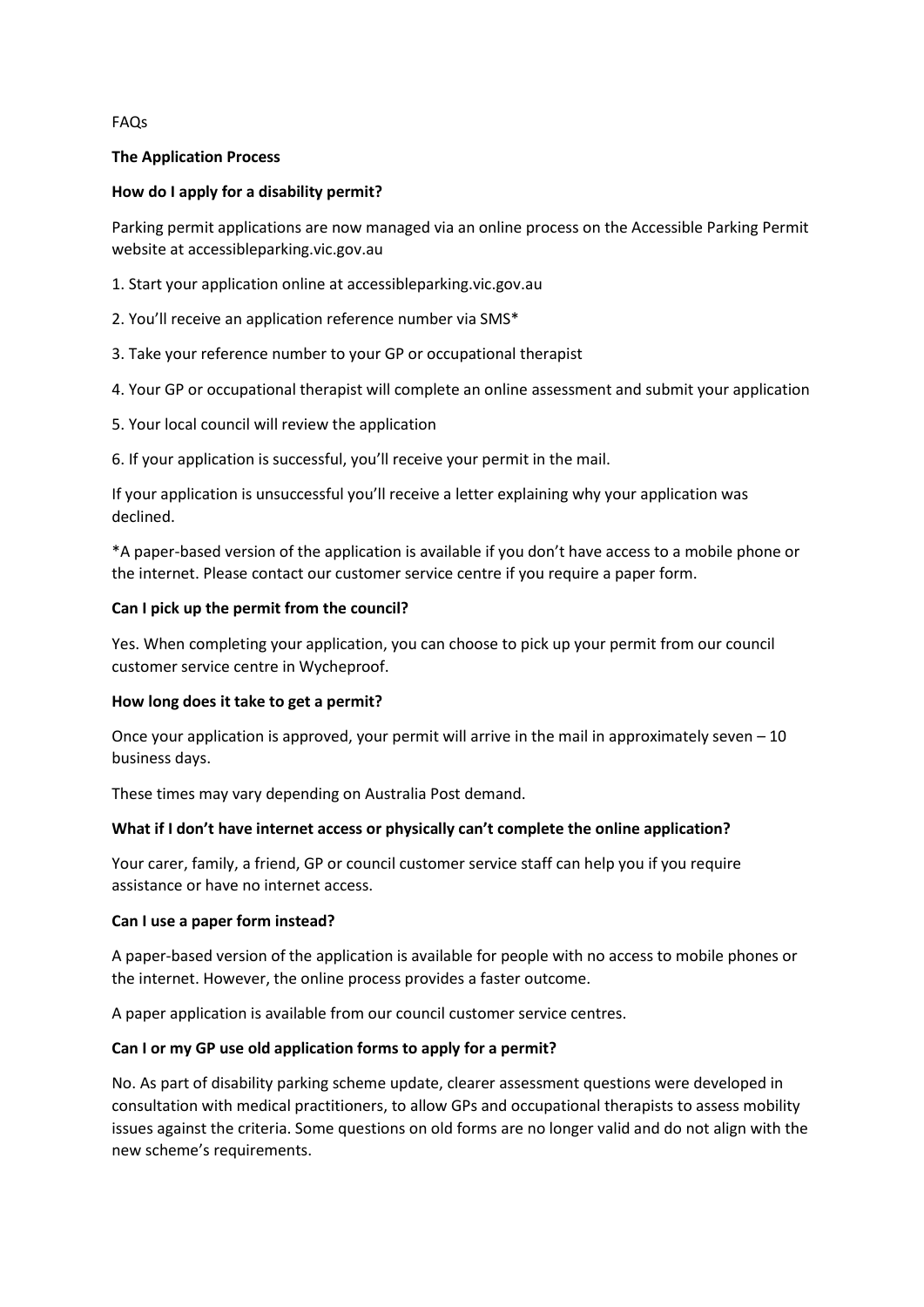### **Dispute Resolution**

## **I didn't get a permit because I didn't meet the eligibility criteria**

If you believe your GP or occupational therapist has incorrectly assessed your mobility issue or medical condition, you may seek a second opinion from a different GP or occupational therapist.

This is done by starting a new application, with the functional assessment undertaken by a different medical practitioner.

### **I received a double time permit when I wanted an Australian Disability Parking Permit**

Permit type is determined by criteria assessment and not someone's personal preference or request. An applicant's mobility issue is the sole determent of permit type.

It is important to remember that there is a hierarchy of needs within disability parking. People who require extra space to get out of a vehicle or whose medical condition restricts walking to less than 100m are given priority.

If you believe your GP or occupational therapist has incorrectly assessed your mobility issue or medical condition you may seek a second opinion from a different GP or occupational therapist.

This is done by starting a new application with the functional assessment undertaken by a different medical practitioner.

### **How do I dispute my disability parking permit outcome?**

If you wish to dispute the eligibility criteria of the scheme or scheme operation you can request an explanation of the basis of the eligibility of the criteria and scheme operation from VicRoads. You can contact VicRoads at acesssibleparking@roads.vic.gov.au. or phone 1300 965 677.

### **Scheme Changes**

### **Why was the scheme changed?**

The Disability Parking Permit (DPP) Scheme in Victoria was last updated in 1995 and does not align with the national Australian Disability Parking Scheme.

The scheme was previously administered by each of the 79 different Victorian councils. Each council interpreted the scheme differently and had individual administration processes. That led to confusion within the community as well as the potential for inequitable outcomes for applicants and opportunity for the misuse of permits.

The updated scheme continues to be administered by the 79 Victorian councils, but the process for applying for and renewing permits is more streamlined.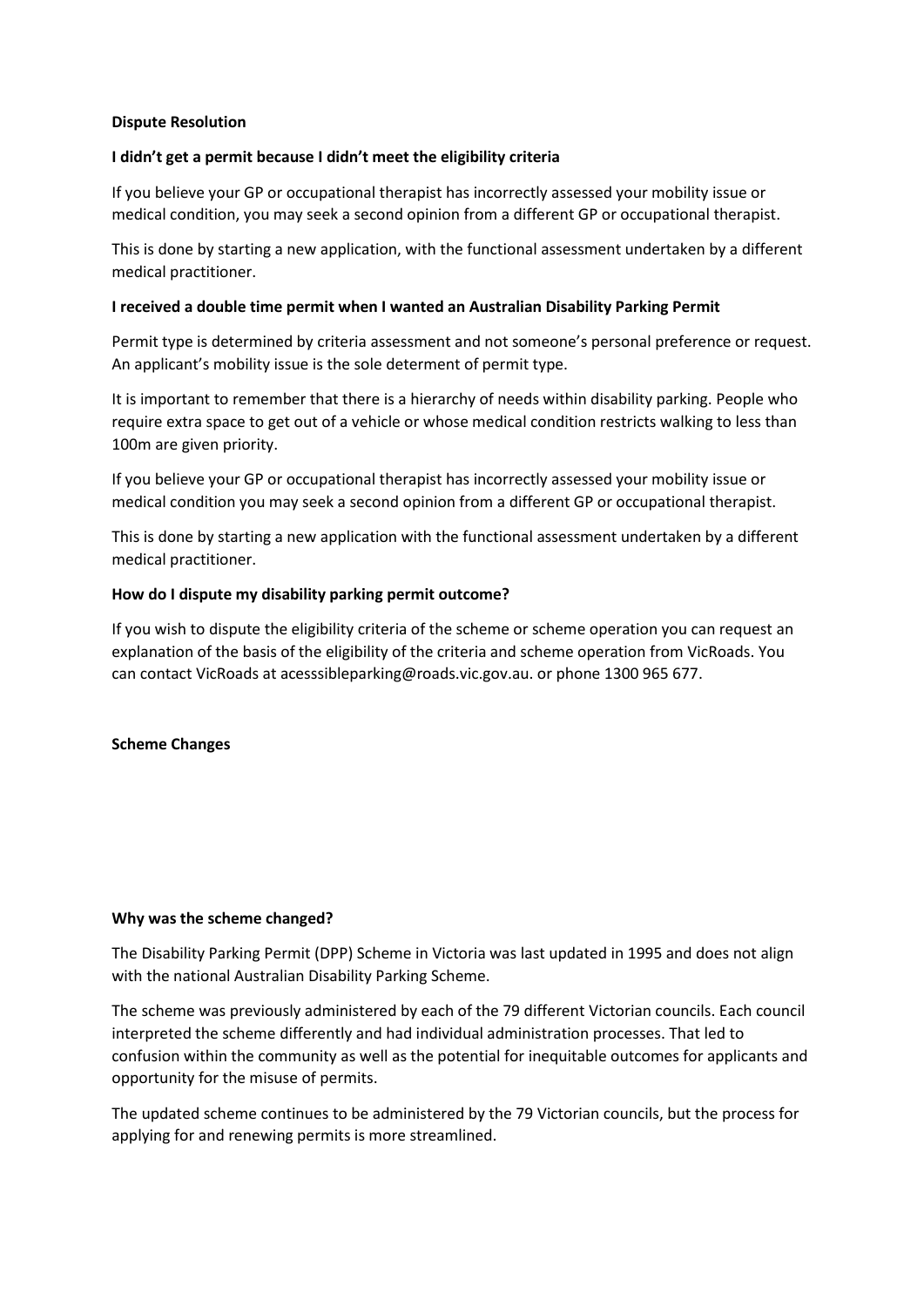The new APP Online Service provides community members with an easier application process and misuse of permits will be reduced, freeing up disability parking bays for the people who really need them.

## **What are the main differences with the new Scheme?**

The Accessible Parking Permit (APP) project aims to streamline the permit application and renewal processes, clarify eligibility requirements, and introduce systems and tools to improve management of permits across Victoria.

Changes being made include:

- Permit holders who have been medically assessed as having an agreed permanent disability will no longer have to return to their medical practitioner for reassessment as part of the permit renewal process
- The permit duration will be increased from three years to five years for individuals (with non-temporary permits)
- The permit application and renewal processes will be streamlined with applications to be submitted through a new state-wide digitised system
- Permits will adhere to a standard, highly secure permit design rather than 79 variations which currently exist
- The name of the scheme will be changed from 'Disabled Persons Parking Scheme' to 'Accessible Parking Permit Scheme'

The following features will be retained:

- Green Permits/Category 2 Permits will continue to allow a permit holder to park for twice the permissible time in an ordinary parking bay
- Those with significant intellectual disabilities are eligible for a permit.

### **Have the eligibility criteria changed?**

The overarching eligibility criteria has not changed. However, the wording and the process by which a medical practitioner assesses a patient's mobility or medical condition has changed.

### **Do I need to apply for a new permit?**

You will need to apply for a new permit when your permit expires.

### **Can I keep using my existing permit?**

Existing permits can be used until their expiry date.

### **Transitioning to the New Scheme**

### **I was previously told I don't need to see a GP – why do I need to see one now?**

Permit applications were managed by 79 councils and this led to a range of variations in application processes and outcomes, including variations in process for people with permanent disabilities.

The APP Scheme has updated the questions GPs and OTs will use to asses eligibility against the scheme. Every applicant for a permit will need to be assessed at least once by a GP or OT using the new application process and criteria questions.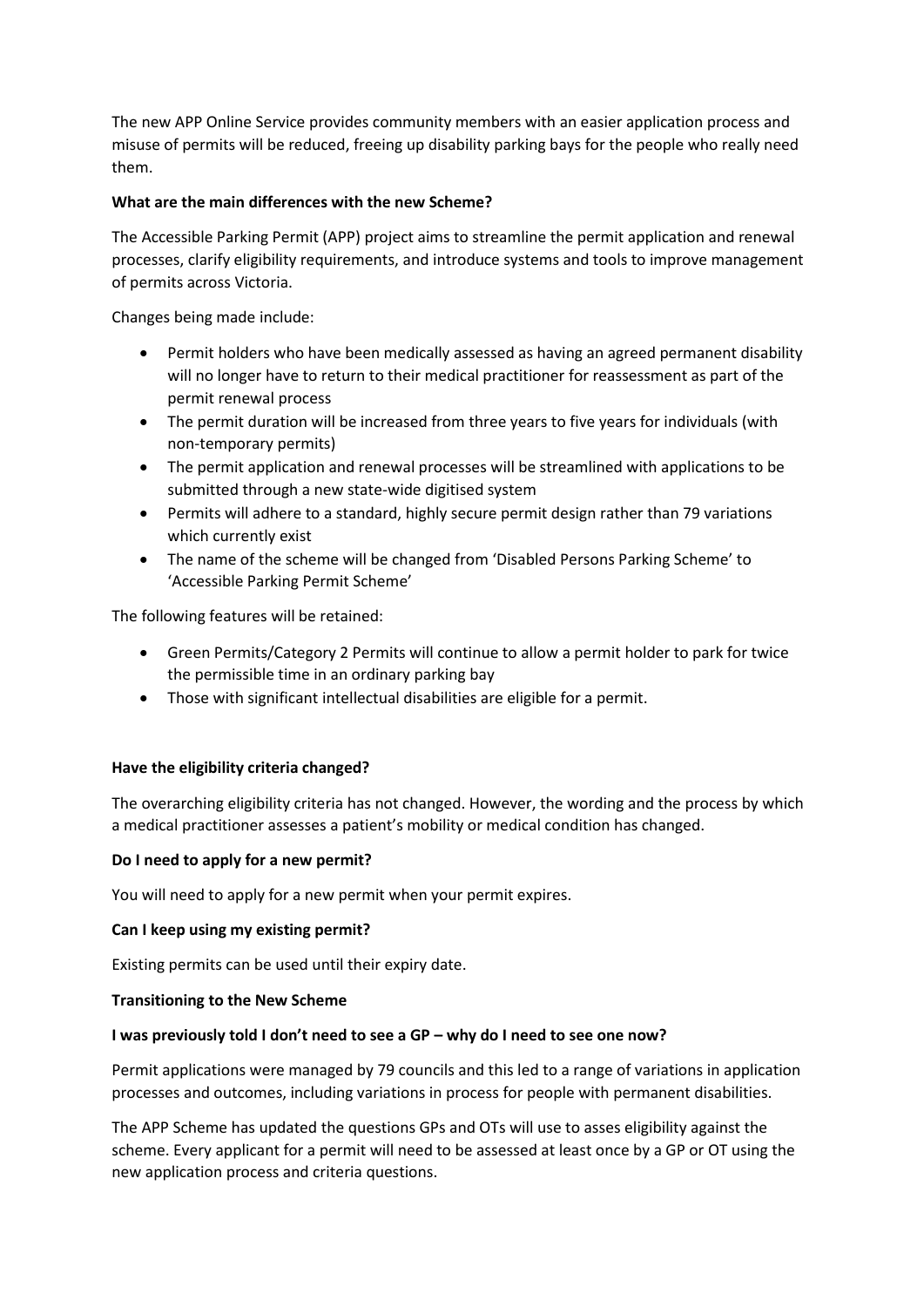GPs and OTs will have the ability in this new assessment process to categorise someone as having a permanent disability. This will mean they will no longer require a functional assessment to renew their permit.

### **I was previously eligible for a permit, but was not after applying for a renewal. Why?**

As part of disability parking scheme update, clearer assessment questions were developed in consultation with medical practitioners to allow GPs and OTs to assess mobility issues against the criteria.

This related to both space requirements to exit and enter vehicles and the impacts of walking distances may have on an applicant's health. Previously questions were open to a broad interpretation.

They are now more aligned with assessing against the scheme criteria.

## **I used to have a blue permit. Now it's green. Why is this?**

The allocation of Reserved Bay (Blue) and Double Time (Green) permits is determined by outcomes of a mobility assessment.

As part of the disability parking scheme update, clearer assessment questions were developed in consultation with medical practitioners to allow GPs and OTs to assess mobility issues against the criteria. This related to both space requirements to exit and enter vehicles and the impacts of walking distances may have on an applicant's health.

Based on this, the outcome of your application may result in you receiving a Green Double Time permit, rather than an Australian Disability Parking Permit (formerly known as the 'blue permit').

# **I am a parent of a disabled child, why can't my partner and I have a permit for each car?**

The conditions of use for an accessible parking permit only allow for an individual to hold one permit. Permits are assigned to individuals, not vehicles. This was also a condition of the old scheme.

It is recognised that this will create inconvenience and difficulties for some people who share responsibility for caring for someone with mobility issues.

However, this needed to be weighed against the potential for permit misuse that can occur if an individual can be issued with multiple permits.

### **Why can't I get a permit on-the-spot anymore?**

Permit administration, printing and distribution is now managed through one central process, which does not require a visit to your local council to process a form. Once your medical practitioner has undertaken your functional assessment it should take 10-15 days for your application outcome to arrive in the mail.

### **Why does my GP or OT not know the outcome of my assessment?**

Your GP or OT will answer a range of questions that assess eligibility for a permit against the criteria. The answers to these questions determine your eligibility.

Prior to the assessment outcome being known, your local council will check your application against any know duplicate permits or previous cancelled permits. It is only after this assessment step is the outcome of your application determined and you are advised by mail.